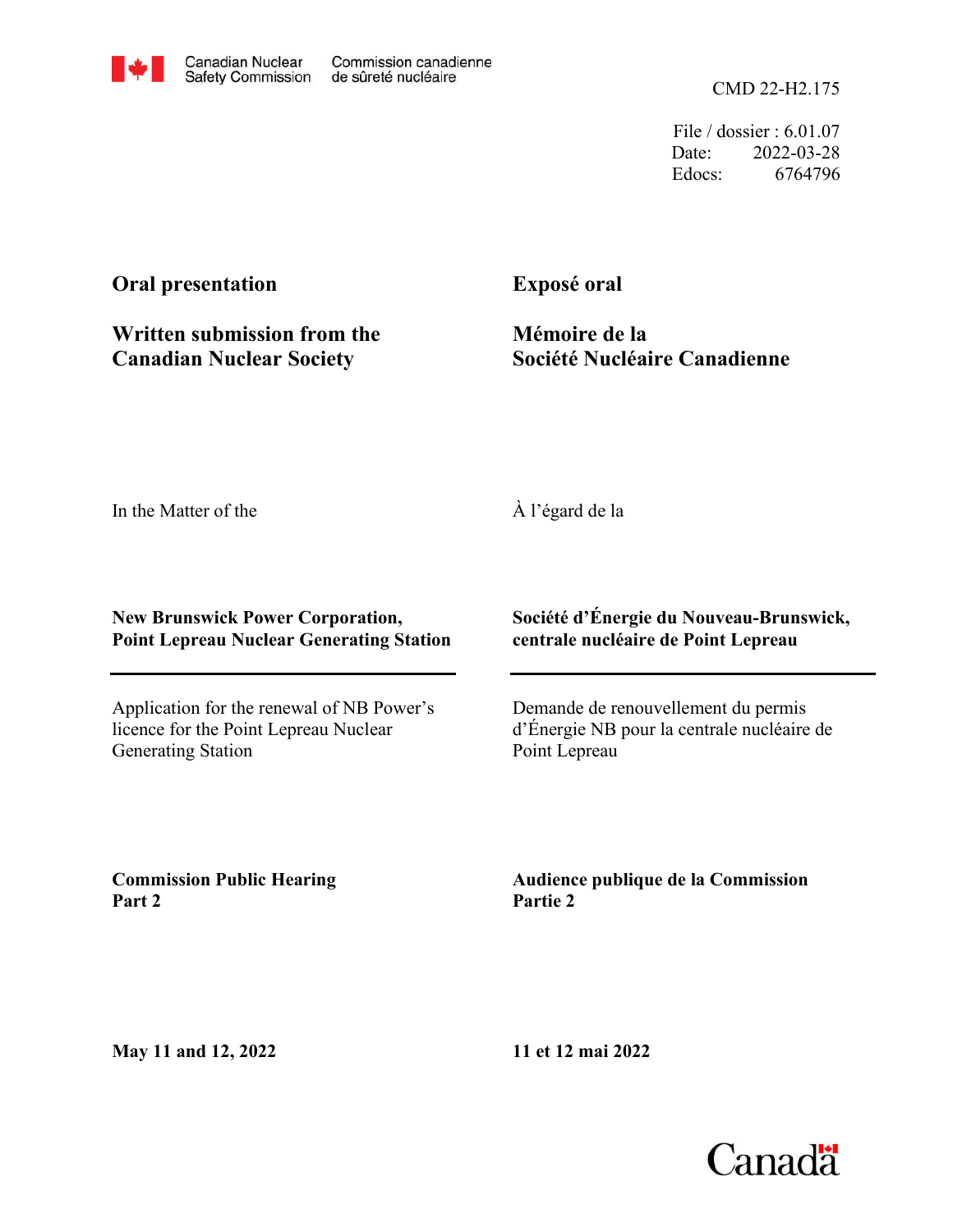**Intervention by the Canadian Nuclear Society (CNS) Before the Canadian Nuclear Safety Commission (CNSC)**

**Application by New Brunswick Power to renew the Operating Licence for the Point Lepreau Nuclear Generating Station (Ref 2022-H-02)**

**The Canadian Nuclear Society (CNS) 998 Bloor St W, #501 Toronto, Ontario, M6H 1L0 (416) 977-7620** Email: [cns\\_office@cns-snc.ca](mailto:cns_office@cns-snc.ca)



**May 11-12, 2022**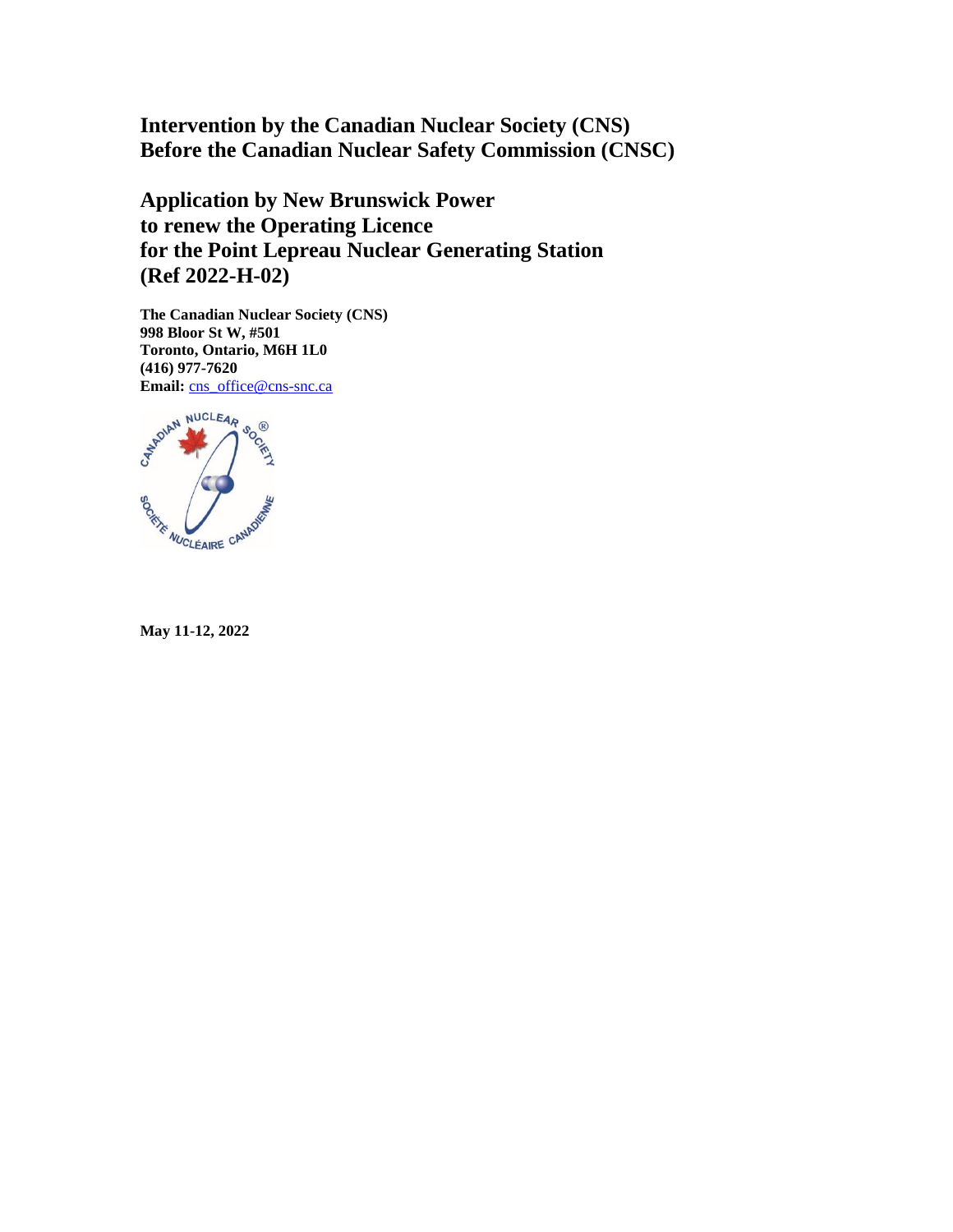#### **Introduction**

The Canadian Nuclear Society (CNS) is Canada's learned society for the nuclear industry. We are a notfor-profit organization representing about eight hundred professionals, scientists, researchers, engineers and other nuclear professionals engaged in various aspects within Canada's nuclear industry. We do not represent any company or other organization within the industry. The CNS believes that the views of Canada's nuclear professionals, as embodied by its learned society, may provide useful assistance to the CNSC in its deliberations on the license extension of the Point Lepreau Nuclear Generating Station (PLNGS).

The CNS has a strong interest in the renewal of the operating licence for the Point Lepreau Nuclear Generating Station under review during Day 2 of the hearings by the Canadian Nuclear Safety Commission (CNSC). Our views outlined below will cover the CNS perspective on the importance of Point Lepreau NGS to the future of CANDU technology, the importance of this power reactor to the ongoing electricity supply for New Brunswick, and the future of New Brunswick's generation of electricity.

The licensing of a nuclear facility is not an abstract activity. To operate, all regulated nuclear facilities in Canada must meet the safety performance requirements of the CNSC. However, all regulated nuclear facilities in Canada exist for important commercial, research, or energy supply reasons. This means that licensing decisions have direct research, technical and commercial consequences. It is the purpose of this paper to provide the views of the CNS on the importance of these licensing renewal decisions.

#### **Electricity in New Brunswick and the changing world energy supply**

New Brunswick is a small Province. Its total annual electricity consumption is approximately 12,000 GWh, of which some 30 per cent is produced by the Point Lepreau Generating Station. Total generating capacity in the Province is about 4,500 MW from a variety of thermal, hydraulic, nuclear and wind sources, of which Point Lepreau constitutes about 15 per cent. Point Lepreau produces annually about 4.8 TWh of electricity. It provides this power on a firm, not variable basis.

It is thus apparent that Point Lepreau produces a far larger share of New Brunswick's electricity production than simple name plate rating would indicate. Moreover, about five per cent of the electrical production of Point Lepreau is exported to Maritime Electric in Prince Edward Island.

Therefore, the operation of Point Lepreau affects not just electricity supply in New Brunswick, but also that of Prince Edward Island. That Province imports about 60% of its total electrical energy demand from New Brunswick, made possible only by nuclear generation from Point Lepreau.

At this time, New Brunswick cannot replace any lost generation from Point Lepreau easily. While possible, at considerable expense, during the refurbishment outage by out of province purchases, the cost of this would be prohibitive on a long-term basis. Moreover, NB Power does not have access to natural gas supplies which would allow rapid construction of gas-fired generating plants. Lost nuclear generation at Point Lepreau would result in increased reliance on fossil fuel generation at places like Belledune and Coleson Cove (coal- and oil-fired, respectively).

In this context, recent changes in world energy supplies need to be taken into consideration. As a result of Russia's invasion of Ukraine and the resulting sanctions against Russia, which produces ten percent of world oil supplies and forty percent of Europe's natural gas, world oil and gas prices have hit historic highs. Europe has already started to restructure its energy mix to not be reliant on Russian gas, with Germany considering restarting its coal and remaining nuclear plants. As a result, the world's energy supplies are changing significantly, with volatile prices and less secure access. This will affect Coleson Cove – an aged plant used for peaking purposes - in particular, possibly resulting in the plant no longer being economical to operate.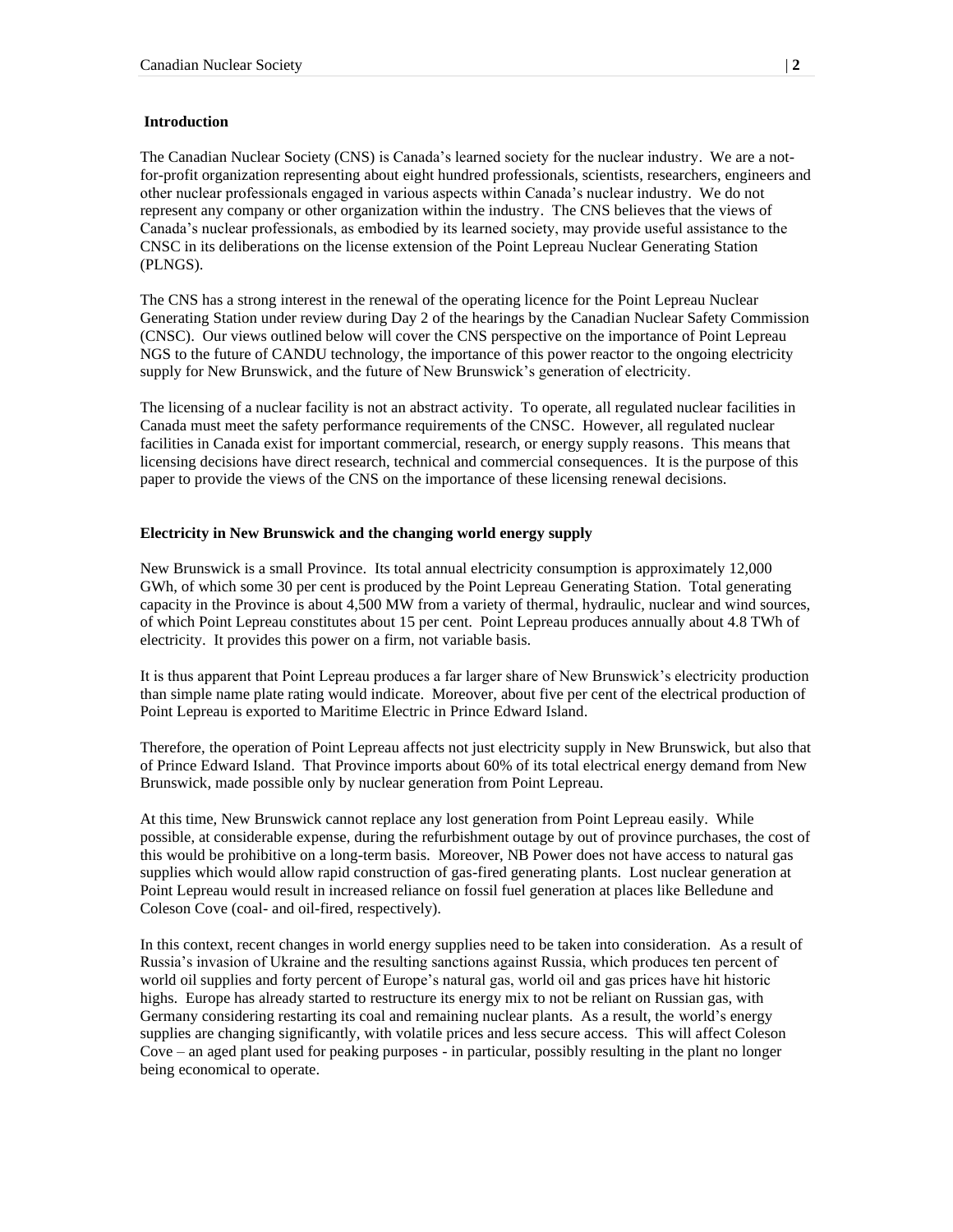Other than some hydraulic energy, Point Lepreau is the lowest cost source of electricity in the province. Indeed, in large part because of Point Lepreau, NB Power has the lowest cost consumer and industrial rates in Atlantic Canada. The loss of Point Lepreau would therefore deal significant damage to the economy of the province and to the standard of living of its citizens. In addition to contributing to low stable electricity rates, Point Lepreau provides a significant contribution to the economy of the Province of New Brunswick, both in terms of direct employment of about eight hundred highly skilled well-paying jobs, and for the goods and services associated with the operation and maintenance of the facility, and all the subsequent spin off economic benefits to support this.

With knowledge and experience gained from refurbishment and return to service of Point Lepreau, New Brunswick is now in the position of being able to consider the future of its electricity system. The future of two important stations is now in some doubt, Belledune and Coleson Cove. In the case of Belledune, this 450 MW coal-fired station entered service in the early 1990s and is now more than halfway through its useful life. It is dependent upon imported coal, as coal is no longer mined in New Brunswick. Moreover, both the Government of Canada and the Government of New Brunswick have indicated a desire to reduce emissions of carbon dioxide, as well as other pollutants such as particulates, from electricity generation. This cannot be done by continued operation of Belledune, and it cannot be done by curtailing electricity production from Point Lepreau.

Similar arguments prevail with Coleson Cove. This 979 MW oil-fired plant entered service in the mid-1970s. Dependent on imported bunker oil, this plant is the most expensive to operate of all of NB Power's large generating facilities. Operating at full capacity, it is also the largest emitter of carbon dioxide and other pollutants of New Brunswick Power's non-nuclear major generating stations.

With its two largest fossil-fired stations in need of future replacement, the issue for New Brunswick is what will replace them. There are some who insist that various forms of renewable energy, principally wind generation, can do this. This notion can be immediately dismissed. The problems encountered by Ontario in incorporating renewable generation into its electricity system proved insoluble. The CNS does not believe that any form of renewable generation, solar or wind, can be increased to produce the 4.8 TWh generated by Point Lepreau annually. A small province such as New Brunswick with a relatively fragile economy cannot entrust its future to generation methods which have thus far proved sporadic, expensive, and unreliable. Even should the problems of cost and unreliability be resolved, the number of such facilities that would have to be constructed is simply impossible, with the added burden of extensive, adverse environmental effects. It is also the view of the CNS that new electricity supplies from the proposed Lower Churchill River will not be available within the foreseeable future

Thus, failure to renew the operating licence of Point Lepreau would result in greater reliance on fossilfueled generation, with attendant greatly increased uncertainty and cost, not to mention atmospheric emissions.

Former New Brunswick Premier Frank McKenna noted in a column published in February 2017 that the best solution for New Brunswick's electricity future is a second nuclear power reactor in the province. Indeed, a second CANDU 6 reactor would largely replace the electricity generation from Belledune or Coleson Cove. As Mr. McKenna noted in 2017, the most efficient location for such a second reactor would be at New Brunswick's existing nuclear site at Point Lepreau.

The CNS agrees with Mr. McKenna on this matter. The CNS notes that the province of New Brunswick has entered into a partnership with Ontario, Saskatchewan, Alberta to develop new small reactor technology (SMRs) capable of providing electric power on a reliable, cost-effective basis (indeed, Ontario Power Generation has indicated that its future nuclear build will be an SMR, subject to regulatory approval). In so doing, New Brunswick can build upon the expertise in nuclear technology and skilled labour created by Point Lepreau to expand the province's nuclear generating base. The CNS notes that small modular reactors may lend themselves to unit sizes more readily incorporated into a smaller electrical grid such as that of New Brunswick.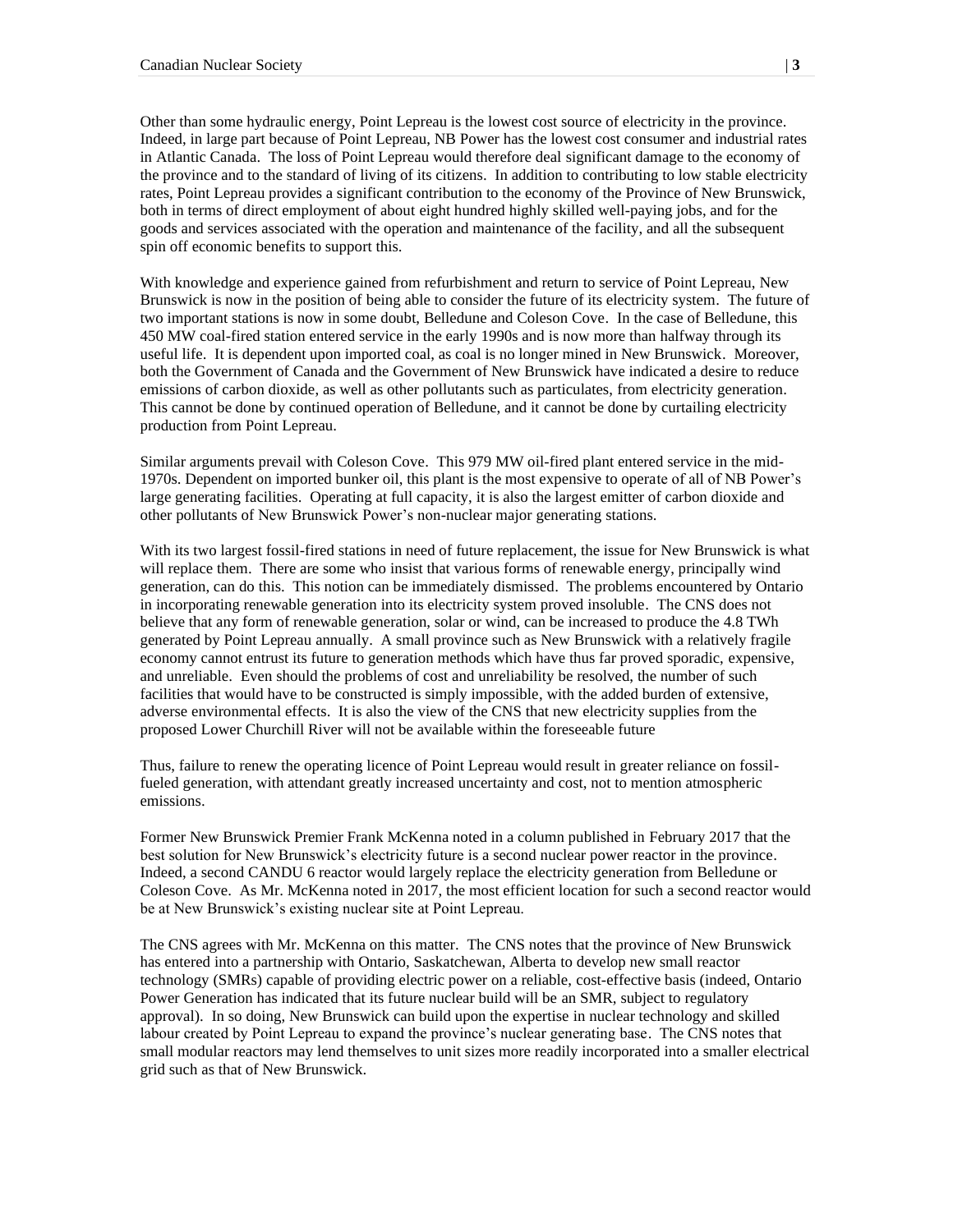The prospect of building a new nuclear plant in the province would be made much easier if the existing facility continues operation. Operating experience from the existing plant would be readily transferrable to any new nuclear facility.

It should be noted that the Province of New Brunswick has a vehicle rebate program in place for a variety of electric vehicles. If this program is to produce any significant change in vehicle use in the province this will mean additional demand for electric power. The most economic source of new electricity generation on a reliable basis is nuclear power. Any additional uptake by customers in EVs can be expected to add to electricity demand in the province and thus need more nuclear power. The same comment could be made on any future incorporation of hydrogen in NB's energy mix, since barring technological advances elsewhere, the most cost-effective method of hydrogen production is through the electrolysis of water and in order to do so, sufficient electrical generation capacity needs to be in place

#### **The importance of Point Lepreau to CANDU technology**

Currently, there are nine CANDU 6 reactors in commission. One is in Canada, three in South Korea, one in Argentina, two in Romania, and two in China. Of these reactors, the oldest in service is the Point Lepreau Nuclear Generating Station.

Thus, Point Lepreau serves as the reference plant for the CANDU 6 fleet on a global basis. This operating experience is transmitted to other such reactors around the world through organizations such as the CANDU Owners Group (COG).

Operating since 1982, the Point Lepreau reactor has not just the longest service life but has also demonstrated a very high performance in both safety and electricity production over its 37 years. Point Lepreau was the first CANDU 6 reactor to encounter age-related challenges. It was the first CANDU 6 to undergo pressure tube replacement and plant refurbishment. The return to service of Point Lepreau from its refurbishment outage in 2012 demonstrated that CANDU 6 reactors can be refurbished to meet current regulatory standards, not simply the ones to which they were originally constructed.

It should be observed that Point Lepreau has improved its safety systems considerably beyond as designed and built in the 1970s. Point Lepreau completed its plant refurbishment in 2012, but it also underwent considerable safety system reinforcement over a series of upgrades after the Fukushima accident in 2011. These upgrades were the subject of the CNS intervention in the renewal of the Point Lepreau operating licence in 2017.

It should also be noted that NB Power has now accumulated approximately 40 years of operating experience with its reactor. This is a highly experienced organization with strong valuable skills in optimizing the safe operation of a power reactor. This experience will be extremely valuable in looking to the future of New Brunswick's electric generation.

Other CANDU 6 reactors that have undertaken and completed refurbishment are the Wolsong 1 unit in South Korea; and, the Embalse unit Argentina. The life extension program for Cernavoda 1 in Romania has been announced and will start at the end of 2026. The Chinese utility, TQNPC (CNNO) owner and operator of its Qinshan 1 and 2 CANDU 6 Units has started its planning process for the refurbishment of these units in 2032/2033.

In being the first CANDU 6 reactor to complete successfully full-scale refurbishment, Point Lepreau generated an enormous quantity of essential engineering and construction information. This information proved highly valuable to the Korea Hydro and Electric Power Company (KHNP) for its work on Wolsong 1, as well as for the life extension project at Embalse, Argentina. The remainder of the CANDU 6 fleet is generally much younger than Point Lepreau, but the lessons learned from its refurbishment continue to provide valuable information for these utilities both for current operations and future refurbishment decisions.

Canada is one of the very few nuclear nations, along with South Korea and Argentina, to successfully refurbish and return to service power reactors including replacement of internal reactor components. Point